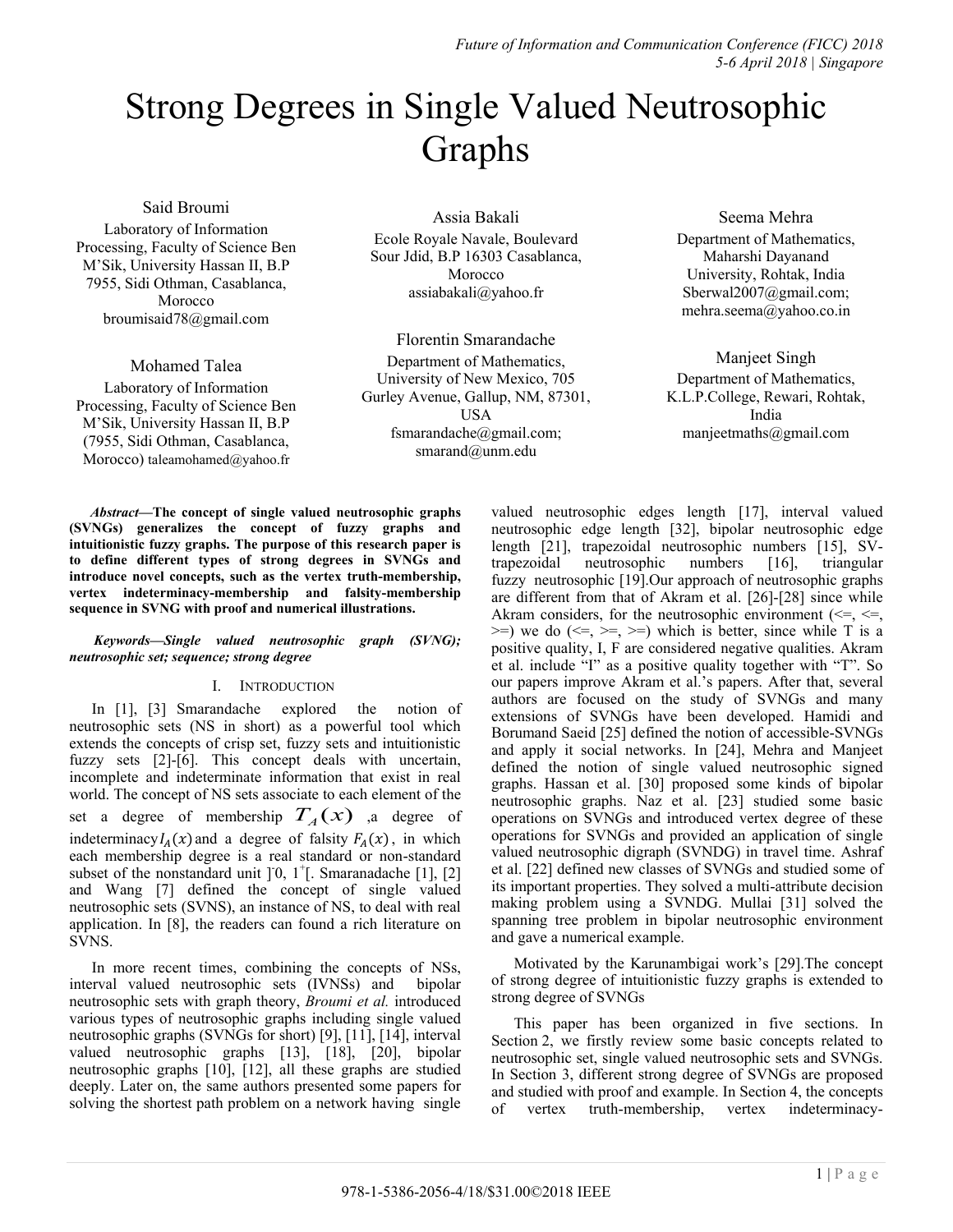membership and vertex falsity- membership is discussed. Lastly, Section 5 concludes the paper.

#### II. PRELIMINAREIS AND DEFINTIONS

In the following, we briefly describe some basic concepts related to neutrosophic sets, single valued neutrosophic sets and SVNGs.

**Definition 2.1** [1] Given the universal set  $\zeta$ . A neutrosophic set A on  $\zeta$  is characterized by a truth membership function  $T_A$  ,an indeterminacy membership function  $I_A$  and falsity membership function  $F_A$ , where  $T_A, I_A, F_A$ ;  $\zeta \to 0, 1^+$ . For all  $x \in \zeta$ ,  $x=(x, T_A(x), I_A(x))$ A is neutrosophic element of A.

The neutrosophic set can be written in the following form:

$$
A = \{ \langle x : T_A(x), I_A(x), F_A(x) \rangle, x \in \zeta \}
$$
 (1)

with the condition

$$
{}^{-}0 \leq T_A(x) + I_A(x) + F_A(x) \leq 3^+ \tag{2}
$$

**Definition 2.2** [7] Given the universal set  $\zeta$ . A single valued neutrosophic set A on  $\zeta$  is characterized by a truth membership function  $T_A$ , an indeterminacy membership function  $I_A$  and falsity membership function  $F_A$ , where  $T_A$ ,  $I_A$ ,  $F_a$ :  $\zeta \rightarrow [0,1]$ . For all  $x \in \zeta$ ,  $x=(x,$  $T_A(x)$ ,  $I_A(x)$ ,  $F_A(x)$ )  $\in$  A is a single valued neutrosophic element of A.

The single valued neutrosophic set can be written in the following form:

$$
A = \{ \langle x: T_A(x), I_A(x), F_A(x) \rangle, x \in \zeta \}
$$
\n
$$
(3)
$$

with the condition

$$
0 \le T_A(x) + I_A(x) + F_A(x) \le 3 \tag{4}
$$

**Definition 2.3 [14]** ASVN-graph G is of the form  $G=(A,B)$  where A

1. A= $\{v_1, v_2, ..., v_n\}$  Such that the functions  $T_A$ : A $\rightarrow$  [0,1],  $I_A: A \rightarrow [0, 1]$ ,  $F_A: A \rightarrow [0, 1]$ denote the truth-membership function, an indeterminacy-membership function and falsitymembership function of the element  $v_i \in A$  respectively and

$$
0 \le t_A(v_i) + i_A(v_i) + f_A(v_i) \le 3 \forall v_i \in A
$$
  
i=1,2,...,n.

2.B={ $(v_i, v_j)$ ;  $(v_i, v_j) \in A \times A$ } and the function  $T_B : B \rightarrow$ 0,1],

$$
I_B
$$
:B  $\rightarrow$ [0,1],  $F_B$ :B $\rightarrow$ [0, 1] are defined by

$$
T_B(v_i, v_j) \le \min(T_A(v_i), T_A(v_j))
$$
\n<sup>(5)</sup>

$$
I_B(v_i, v_j) \ge \max(I_A(v_i), I_A(v_j))
$$
\n<sup>(6)</sup>

$$
F_B(v_i, v_i) \ge \max(F_A(v_i), F_A(v_i))
$$
\n<sup>(7)</sup>

Where  $T_B$ ,  $I_B$ ,  $F_B$  denotes the truth-membership function, indeterminacy membership function and falsity membership function of the edge  $(v_i, v_j) \in B$  respectively where

$$
0 \le T_B(v_i, v_j) + I_B(v_i, v_j) + F_B(v_i, v_j) \le 3
$$
\n(8)

$$
\forall (v_i, v_j) \in B, i, j \in \{1, 2, ..., n\}
$$

A is called the vertex set of G and B is the edge set of G.

The following Fig. 1 represented a graphical representation of single valued neutrosophic graph.



Fig. 1. Single valued neutrosophic graph.

# III. STRONG DEGREE IN SINGLE VALUEDNEUTROSOPHIC **GRAPH**

The following section introduces new concepts and proves their properties.

**Definition 3.1** Given the SVN-graph  $G = (V, E)$ . The Tstrong degree of a vertex  $v_i \in V$  is defined as  $_{(T)}(v_i)$ *ij*  $s(T)$ <sup>(V<sub>i</sub>)<sup>=</sup>  $\sum I_{ij}$ </sup>  $e_{ii} \in E$  $d_{s(T)}(v_i) = \sum T_i$  $=\sum_{e_{ij}\in E} T_{ij}$ ,  $e_{ij}$  are strong edges incident at  $v_i$ .

**Definition 3.2** Given the SVN-graph G=(V, E).The Istrong degree of a vertex  $v_i \in V$  is defined as  $_{(I)}(v_i)$ *ij*  $s(I)$ <sup>( $V_i$ *)* –  $\sum I_{ij}$ </sup>  $e_{ii} \in E$  $d_{s(I)}(v_i) = \sum I$  $=\sum_{e_{ij}\in E} I_{ij}$ ,  $e_{ij}$  are strong edges incident at  $v_i$ .

**Definition 3.3** Given the SVN-graph G=(V, E). The Fstrong degree of a vertex  $v_i \in V$  is defined as  $_{(F)}(v_i)$ *ij*  $s(F)$ <sup>(V<sub>i</sub>) –  $\sum I_{ij}$ </sup>  $e_{ii} \in E$  $d_{s(F)}(v_i) = \sum F_i$  $=\sum_{e_{ij}\in E} F_{ij}$ ,  $e_{ij}$  are strong edges incident at  $v_i$ .

**Definition3.4** Let  $G = (V,E)$  be SVNG. The strong degree of a vertex  $v_i \in V$ is as follow  $(v_i) = \left| \sum T_{ij}, \sum I_{ij}, \right|$  $e_{ij} \in E$   $e_{ij} \in E$   $e_{ij}$  $I_s(v_i) = \left| \sum T_{ij}, \sum I_{ij}, \sum F_{ij} \right|$  $e_{ij} \in E$   $\begin{array}{c} u \rightarrow \sim u \rightarrow \sim e_{ij} \in E \\ e_{ij} \in E \end{array}$  $d_{s}(v_{i}) = \left| \sum T_{ij}, \sum I_{ij}, \sum F_{ij} \right|$  $\epsilon E$   $\begin{array}{c} y \rightarrow \\ e_{ij} \in E \end{array}$   $\begin{array}{c} y \rightarrow \\ e_{ij} \in E \end{array}$  $\begin{bmatrix} 1 & 1 \\ 1 & 1 \end{bmatrix}$  $=\left|\sum T_{ij},\sum I_{ij},\sum F_{ij}\right|$ , wh  $\left[ \sum_{e_{ij}\in E} T_{ij}, \sum_{e_{ij}\in E} I_{ij}, \sum_{e_{ij}\in E} F_{ij} \right]$ , wh  $\sum_{i,j} T_{ij}, \sum_{j} I_{ij}, \sum_{j} F_{ij}$ , where  $e_{ij}$  are strong edge

incident at  $v_i$ .

**Definition 3.5** Let  $G=(V, E)$  be a SVNG. The minimum

strong degree of G is defined as  
\n
$$
\delta_s(G) = (\delta_{s(T)}(G), \delta_{s(I)}(G), \delta_{s(F)}(G))
$$
\nwhere

 $\delta_{s(T)}(G) = \lambda \left\{ d_{s(T)}(v_i) / v_i \in V \right\}$  is the minimum Tstrong degree of G.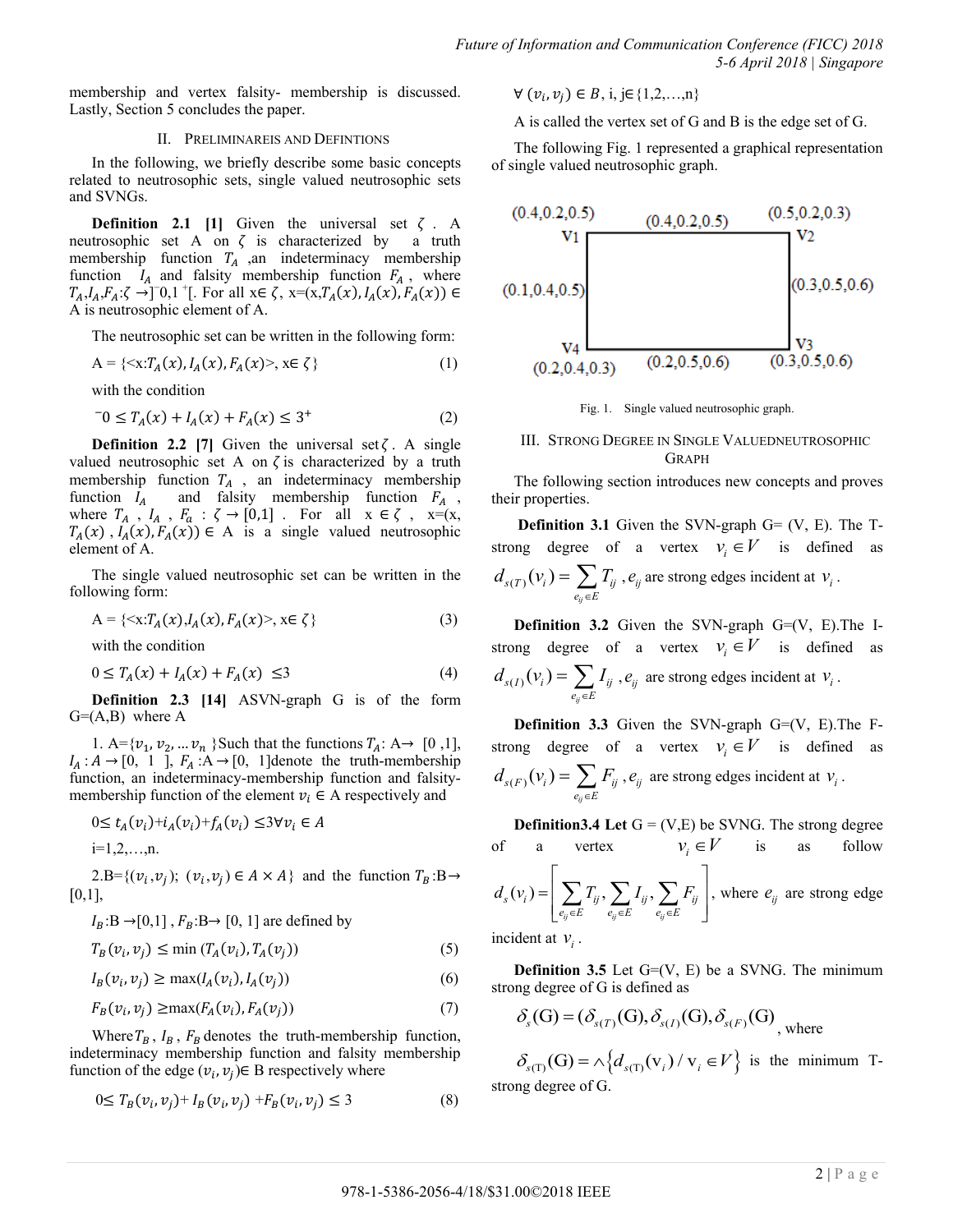$\delta_{s(I)}(G) = \lambda \left\{ d_{s(I)}(v_i) / v_i \in V \right\}$  is the minimum Istrong degree of G.

 $S_{s(F)}(G) = \wedge \left\{ d_{s(F)}(\mathbf{v}_i) / \mathbf{v}_i \in V \right\}$  is the minimum F-Strong degree of G.

**Definition 3.6** Given the SVN-graph  $G=(V, E)$ . The

maximum strong degree of G is defined as  
\n
$$
\Delta_s(G) = (\Delta_{s(T)}(G), \Delta_{s(I)}(G), \Delta_{s(F)}(G))
$$
\nwhere

 $\Delta_{s(T)}(G) = \sqrt{\frac{d_{s(T)}(v_i)}{v_i \in V}}$  is the maximum Tstrong degree of G.

 $\Delta_{s(I)}(G) = \sqrt{\frac{d_{s(I)}(v_i)}{v_i \in V}}$  is the maximum Istrong degree of G.

 $\Delta_{s(F)}(G) = \sqrt{\frac{d_{s(F)}(V_i)}{V_i}} \in V$  is the maximum F-Strong degree of G.

 $\partial_{\alpha(t)}(G) = \alpha \{d_{\alpha(t)}(V) \times \eta \in F\}$  is the minimum 1- $\Delta_{\alpha(t)}(G) = \alpha \{d_{\alpha(t)}(V) \times \eta \in F\}$  is the minimum 1- $\Delta_{\alpha(t)}(G) = \alpha \{d_{\alpha(t)}(G) = \alpha \{d_{\alpha(t)}(G) \times \eta \in F\}$  is the minimum 1- $\Delta_{\alpha(t)}(G) = \alpha \{d_{\alpha(t)}(G) = \alpha \{d_{\alpha(t)}(G) = \alpha \{d_{\alpha$ **Definition 3.7** Let G be a SVNG, the T-total strong degree of a vertex  $v_i \in V$  in G is defined as  $td_{s(f)}(v_i) = d_{s(f)}(v_i) + T_i,$ 

**Definition 3.8** Let G be a SVNG, the I-total strong degree of a vertex in G is defined as  $v_i \in V$  $td_{s(0)}(v_i) = d_{s(0)}(v_i) + I_i$ ,

**Definition 3.9** Let G be a SVNG, the F-total strong degree of a vertex  $v_i \in V$ in G is defined  $td_{s(F)}(v_i) = d_{s(F)}(v_i) + F_i,$ 

**Definition 3.10** Let G be a SVNG, the total strong degree of a vertex  $v_i \in V$  in G is defined as

$$
td_s(v_i) = \left[td_{s(T)}(v_i),td_{s(I)}(v_i),td_{s(F)}(v_i)\right]
$$

**Definition 3.11** Given the SVN-graph  $G=(V, E)$ . The

minimum total strong degree of G is defined as  

$$
\delta_{ts}(G) = (\delta_{ts(T)}(G), \delta_{ts(I)}(G), \delta_{ts(F)}(G))
$$
, where

 $\delta_{ts(T)}(G) = \Lambda \Big\{ d_{ts(T)}(v_i) / v_i \in V \Big\}$  is the minimum Ttotal strong degree of G.

 $\delta_{ts(I)}(G) = \Lambda \Big\{ d_{ts(I)}(v_i) / v_i \in V \Big\}$  is the minimum Itotal strong degree of G.

*ts F i* strong degree of 3:<br>  $\delta_{ts(F)}(G) = \Lambda \left\{ d_{ts(F)}(v_i) / v_i \in V \right\}$  is the minimum Ftotal strong degree of G.

**Definition 3.12** Given the SVN-graph  $G = (V, E)$ . The

maximum total strong degree of G is defined as:  
\n
$$
\Delta_{ts}(G) = (\Delta_{ts(T)}(G), \Delta_{ts(T)}(G), \Delta_{ts(F)}(G))
$$
\nwhere

 $\Delta_{\mathcal{B}(T)}(G) = \sqrt{\frac{d_{\mathcal{B}(T)}(V_i)}{V_i}} \in V$  is the maximum Ttotal strong degree of G.

 $\Delta_{\mu(I)}(G) = \sqrt{\frac{d_{\mu(I)}(v_i)}{v_i \in V}}$  is the maximum Itotal strong degree of G.

 $t_{\alpha(F)}(G) = \sqrt{d_{t_{\alpha(F)}}(v_i) / v_i} \in V$  is the maximum Ftotal strong degree of G.

**Definition 3.13** Given the SVN-graph  $G=(V,E)$ . The Tstrong size of a SVNG is defined as

$$
S_{s(T)}(G) = \sum_{v_i \neq v_j} T_{ij}
$$
 where  $T_{ij}$  is the membership of strong

edge  $e_{ij} \in E$ 

.

**Definition 3.14** Given the SVN-graph G=( V, E). The Istrong size of a SVNG is defined as

$$
S_{s(I)}(G) = \sum_{v_i \neq v_j} I_{ij} \text{ where } I_{ij} \text{ is the indeterminacy-}
$$

membership of strong edge  $e_{ij} \in E$ .

**Definition 3.15** Given the SVN-graph  $G=(V, E)$ . The Fstrong size of a SVNG is defined as

$$
S_{s(F)}(G) = \sum_{v_i \neq v_j} F_{ij} \text{ where } F_{ij} \text{ is the non-membrship of}
$$
  
ng edge  $e_{ij} \in E$ 

strong edge  $e_{ij} \in E$ 

**Definition 3.16** Given the SVN-graph G=(V, E). The strong size of a SVNG is defined as

$$
S_{s}(G) = \left[ S_{s(T)}(G), S_{s(1)}(G), S_{s(F)}(G) \right]
$$

**Definition 3.17** Given the SVN-graph  $G=(V,E)$ . The Tstrong order of a SVNG is defined as

$$
O_{s(T)}(G) = \sum_{v_i \in V} T_i
$$
 where  $v_i$  is the strong vertex in G.

**Definition 3.18** Given the SVN-graph  $G=(V, E)$ . The Istrong order of a SVNG is defined as

$$
O_{s(I)}(G) = \sum_{v_i \in V} I_i
$$
 where  $v_i$  is the strong vertex in G.

**Definition 3.19** Given the SVN-graph G=(V, E). The Fstrong order of a SVNG is defined as

$$
O_{s(F)}(G) = \sum_{v_i \in V} F_i
$$
 where  $v_i$  is the strong vertex in G.

**Definition 3.20** Given the SVN-graph G=(V, E). The strong order of a SVNG is defined as

$$
Os(G) = \left[ Os(T)(G), Os(I)(G), Os(F)(G) \right]
$$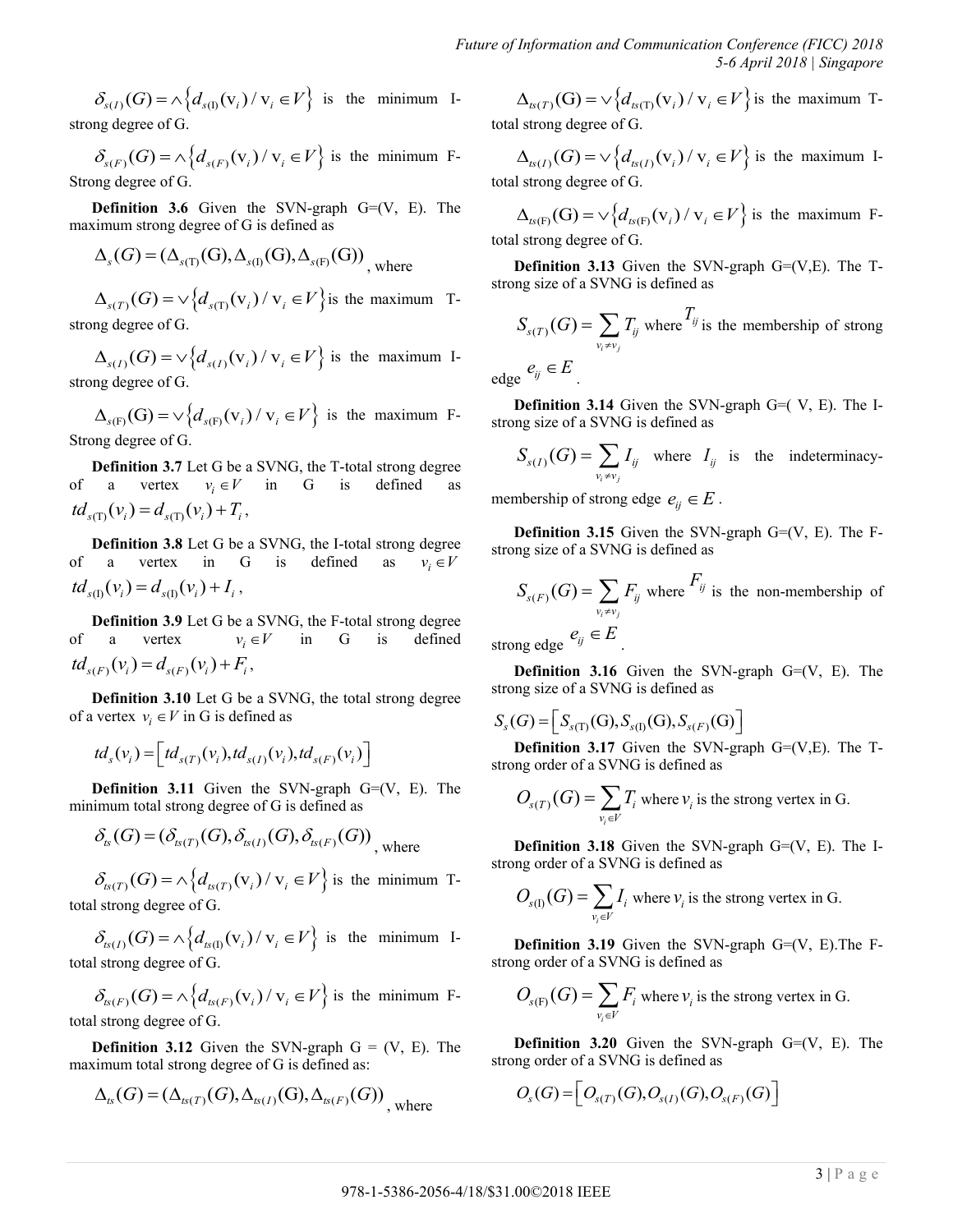**Definition 3.21** Let G be a SVNG. If  $d_{s(T)}(v_i) = k_1$ ,  $d_{s(I)}(v_i) = k_2$  and ,  $d_{s(F)}(v_i) = k_3$  for all  $v_i \in V$ , then the SVNG is called as  $\binom{k_1}{k_2}$ ,  $\binom{k_3}{k_3}$  - strong constant SVNG (or) Strong constant SVNG of degree  $(k_1, k_2, k_3)$ .

**Definition 3.22** Let G be a SVNG. If  $td_{s(T)}(v_i) = r_1$ ,  $td_{s(I)}(v_i) = r_2$  and ,  $d_{s(F)}(v_i) = r_3$  for all  $v_i \in V$ , then the SVNG is called as  $\binom{r_1}{r_2}$ ,  $\binom{r_3}{r_3}$  – totally strong constant SVNG (or) totally strong constant SVNG of degree  $\binom{r_1}{r_2}$ ,  $\binom{r_3}{r_3}$ .

**Proposition 3.23** In a SVNG, G

$$
2^{S_{s(T)}(G)} = \sum_{i=1}^{n} d_{s(T)}(v_i), 2^{S_{s(I)}(G)} = \sum_{i=1}^{n} d_{s(I)}(v_i)
$$
 and  

$$
2^{S_{s(F)}(G)} = \sum_{i=1}^{n} d_{s(F)}(v_i)
$$

**Proposition 3.24** In a connected SVNG,

- *1)*  $d_{S(T)}(v_i) \le d_{Ti}$ ,  $d_{S(I)}(v_i) \le d_{I_i}$  and  $d_{S(F)}(v_i)$
- 2)  $td_{S(T)}(v_i) \leq td_{Ti}$ ,  $td_{S(I)}(v_i) \leq td_{I_i}$  and  $td_{S(F)}(v_i) \leq td_{Fi}$ .

**Proposition 3.25** Let G be a SVNG where crisp graph  $G^*$ is an odd cycle. Then G is strong constant if  $f < T_{ii}$ ,  $I_{ii}$ ,  $F_{ii}$ is constant function for every  $e_{ij} \in E$ .

**Proposition 3.26** Let G be a SVNG where crisp graph  $G^*$ is an even cycle. Then G is strong constant if  $f <$  $T_{ij}$ ,  $I_{ij}$ ,  $F_{ij}$  > is constant function or alternate edges have same true membership, indeterminate membership and false membership for every  $e_{ij} \in E$ .

**Remark 3.27** The above proposition 3.25 and proposition 3.26 hold for totally strong constant SVNG, if  $\langle T_i, I_i, F_i \rangle$  is a constant function.

**Remark 3.28** A complete SVNG need not be a strong constant SVNG and totally strong constant SVNG.

**Remark 3.29** A strong SVNG need not be a strong constant SVNG and totally strong constant SVNG.

**Remark 3.30** For a strong vertex  $v_i \in V$ ,

*1)*  $d_T(v_i) = d_{ST}(v_i)$ ,  $d_I(v_i) = d_{SI}(v_i)$  and  $d_F(v_i) = d_{SF}(v_i)$ 2)  $td_{T}(v_{i}) = td_{sT}(v_{i})$ ,  $td_{I}(v_{i}) = td_{sI}(v_{i})$  and  $td_F(v_i) = td_{sF}(v_i)$ 

**Theorem 3.31** Let G be a complete SVNG with  $V =$  $\{v_1, v_2, \ldots, v_n\}$  such that  $T_1 \le T_2 \le T_3 \le \ldots \le T_n$ ,  $I_1 \ge I_2 \ge I_3 \ge \ldots$  $\geq I_n$  and  $F_1 \geq F_2 \geq F_3 \geq \ldots \geq F_n$  Then

1)  $T_{1i}$  is minimum edge truth membership,  $I_{1i}$  is the maximum edge indeterminacy membership and  $F_{1i}$  is the

maximum edge falsity membership of  $e_{ij}$  emits from  $v_1$  for all  $j = 2,3,4,..., n$ .

2)  $T_{in}$  is maximum edge truth membership,  $I_{in}$  is the minimum edge indeterminacy membership and  $F_{in}$  is the minimum edge falsity membership of among all edges from emits from  $v_i$  to  $v_n$  for all i = 1, 2,3,4,..., n-1.

3)  $td_T(v_1) = \delta_{td_T}(G) = n.T_1$ ,  $td_I(v_1) = \Delta_{td_I}(G) = n.I_1$  and  $td_F(v_1) = \Delta_{td_F}(G) = n.F_1.$ 

4) 
$$
td_T(v_n) = \Delta_{td_T}(G) = \sum_{i=1}^n T_i
$$
,  $td_I(v_n) = \delta_{td_I}(G) = \sum_{i=1}^n I_i$ , and  $td_F(v_n) = \delta_{td_F}(G) = \sum_{i=1}^n F_i$ .

**Proof:** Throughout the proof, suppose that  $T_1 \leq T_2 \leq T_3 \leq$ ...  $\leq T_n$ ,  $I_1 \geq I_2 \geq I_3 \geq \ldots \geq I_n$  and  $F_1 \geq F_2 \geq F_3 \geq \ldots \geq F_n$ .

*1*) To prove that  $T_{1i}$  is minimum edge truth membership,  $I_{1i}$  is the maximum edge indeterminacy membership and is the maximum edge falsity membership of  $e_{ij}$  emits from  $v_1 \forall j = 2, 3, \dots, n$ . Assume the contrary i.e.  $e_{1l}$  is not an edge of minimum true membership, maximum indeterminate membership and maximum false membership emits from  $v_l$ . Also let  $e_{kl}$ ,  $2 \le k \le n, k \ne l$  be an edge with minimum true membership,, maximum indeterminate membership and maximum false membership emits from  $v_k$ .

Being a complete SVNG,

$$
T_{1l}
$$
 = min {  $T_1, T_l$  },  $I_{1l}$  = max {  $I_1, I_l$  } and  $F_{1l}$  = max {  $F_1$ ,  $F_l$  }

Then  $T_{kl}$  = min {  $T_k$ ,  $T_l$  },  $I_{kl}$  = max {  $I_k$ ,  $I_l$  } and

$$
F_{kl} = \max \{ F_k, F_l \}
$$

Since  $T_{kl} < T_{1l} \Rightarrow$  min {  $T_k$ ,  $T_l$  }  $<$  min {  $T_1$ ,  $T_l$  }

Thus either  $T_k < T_1$  or  $T_l < T_1$ .

Also since  $I_{kl} > I_{1l} \Rightarrow \max \{ I_k, I_l \} > \max \{ I_1, I_l \}$ , so either  $I_k > I_1$  or  $I_l > I_1$ .

Since 1,  $k \neq 1$ , this is contradiction to our vertex assumption that  $T_1$  is the unique minimum vertex true membership,  $I_1$  is the maximum vertex indeterminate membership and  $F_1$  is the maximum vertex false membership.

Hence  $T_{1i}$  is minimum edge true membership,  $I_{1i}$  is the maximum edge indeterminate membership and  $F_{1i}$  is the maximum edge false membership of  $e_{ij}$  emits from  $v_1$  to  $v_j$  for all  $j = 2, 3, 4, \ldots, n$ .

2) On the contrary, assume let  $e_{kn}$  is not an edge with maximum true membership, minimum indeterminate membership and minimum false membership emits from  $v_k$ for  $1 \le k \le n-1$ . On the other hand, let  $e_{kr}$  be an edge with maximum true membership, minimum indeterminate membership and minimum false membership emits from  $v_r$ from  $1 \le r \le n-1$ ,  $k \ne r$ .

Then  $T_{kr} > T_{kn} \Rightarrow \min \{ T_k, T_r \} > \min \{ T_k, T_n \} = T_k$ , so  $T_r > T_k$ ,

 $I_{kr} < I_{kn} \Rightarrow \max\{I_k, I_r\} < \max\{I_k, I_n\} = I_k$ , so  $I_r <$  $I_{\nu}$  and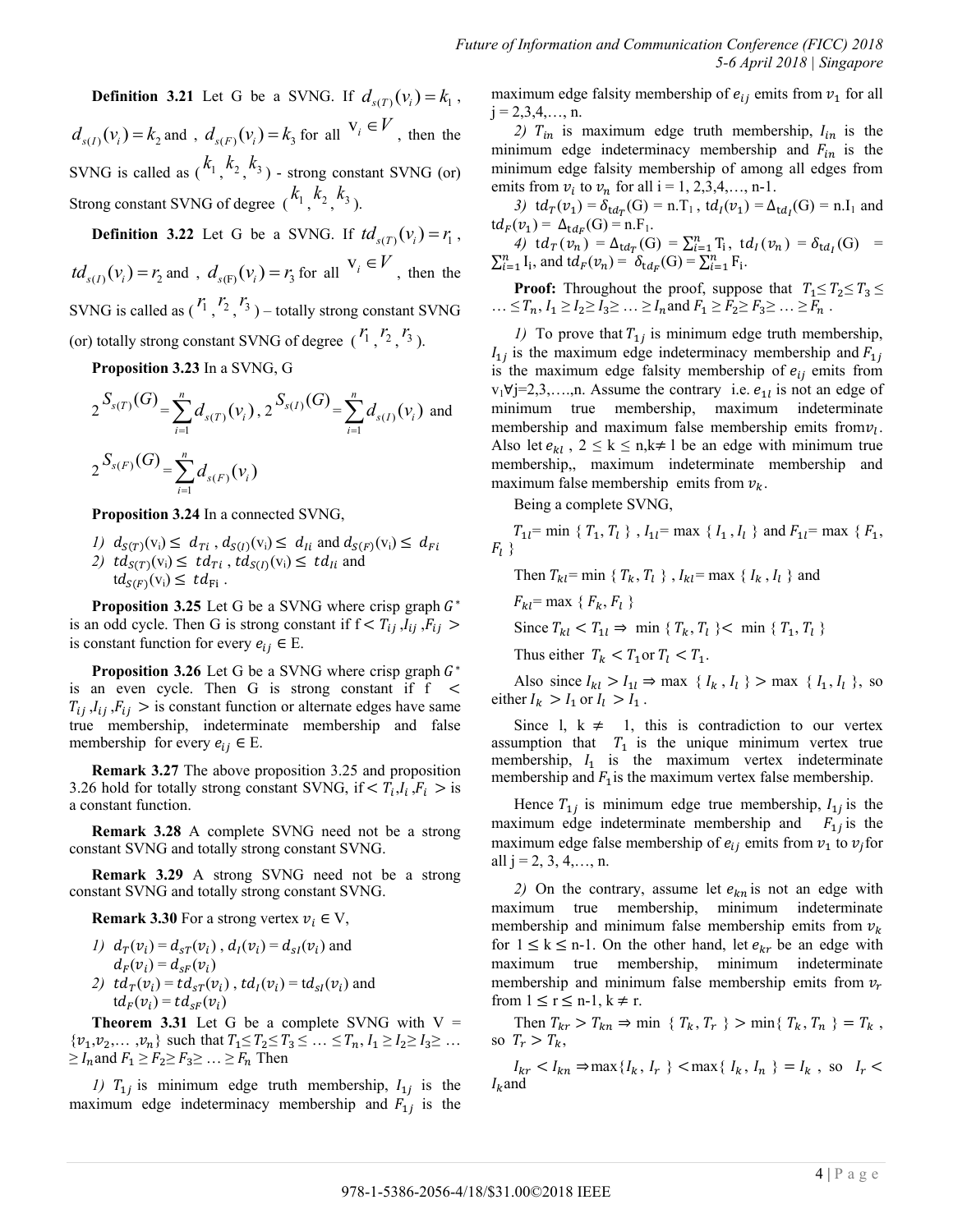Similarly  $F_{kr} < F_{kn} \Rightarrow \max \{ F_k, F_r \} < \max \{ F_k, F_n \}$  $=F_k, \Rightarrow F_r < F_k$ 

So  $T_{kr} = T_k = T_{kn}I_{kr} = I_k = I_{kn}$  and  $F_{kr} = F_k = F_{kn}$ , which is a contradiction. Hence  $e_{kn}$  is an edge with maximum true membership, minimum indeterminate membership and minimum false membership among all edges emits from  $v_k$  to  $v_n$ .

3) Now  
\n
$$
td_T(v_1) = d_T(v_1) + T_1
$$
\n
$$
= \sum_{e_{ij} \in E} T_{1j} + T_1 = \sum_{j=2}^n T_{1j} + T_1
$$
\n
$$
= (n-1) \cdot T_1 + T_1 = nT_1 - T_1 + T_1 = nT_1,
$$
\n
$$
td_I(v_1) = d_I(v_1) + I_1
$$
\n
$$
= \sum_{e_{ij} \in E} I_{1j} + I_1 = \sum_{j=2}^n I_{1j} + I_1
$$
\n
$$
= (n-1) \cdot I_1 + I_1 = nI_1 - I_1 + I_1 = nI_1 \text{ and}
$$
\nSimilarly,  
\n
$$
td_F(v_1) = d_F(v_1) + F_1
$$

 $=\sum_{e_i} E F_{1j} + F_1 = \sum_{j=2}^n F_j$  $=$  (n-1).  $F_1 + F_1 = nF_1 - F_1 + F_1 = nF_1$ 

Suppose that  $td_T(v_1) \neq \delta_{td_T}(G)$  and let  $v_k$ ,  $k \neq 1$  be a vertex in G with minimum T- total degree.

Then,

$$
td_{T}(v_{1}) > td_{T}(v_{k})
$$
  
\n
$$
\Rightarrow \sum_{i=2}^{n} T_{1i} + T_{1} > \sum_{k \neq 1, k \neq j} T_{kj} + T_{k}
$$
  
\n
$$
\Rightarrow \sum_{i=2}^{n} T_{1} \wedge T_{i} + T_{1} > \sum_{k \neq 1, k \neq j} T_{k} \wedge T_{j} + T_{k}
$$

Since  $T_1 \wedge T_i = T_1$  for  $i = 1, 2, 3, \ldots$ , n and for all other indices j,  $T_k \Lambda T_i > T_1$ , it follow that

$$
(n-1) \cdot T_1 + T_1 > \sum_{k \neq 1, k \neq j} T_k \wedge T_j + T_k > (n-1) \cdot T_1 + T_1
$$

Hence,  $td_T(v_1) > td_T(v_1)$ , a contradiction.

Therefore, 
$$
td_T(v_1) = \delta_{tdT}(G)
$$
.

Suppose that  $td_i(v_1) \neq \Delta_{td_i}(G)$  and let  $v_k$ ,  $k \neq 1$  be a vertex in G with maximum I- total degree.

Then,

$$
\begin{aligned} \mathsf{td}_I(v_1) &< \mathsf{td}_I(v_k) \\ \Rightarrow & \sum_{i=2}^n I_{1i} + I_1 < \sum_{k \neq 1, k \neq j} I_{kj} + I_k \\ \Rightarrow & \sum_{i=2}^n I_1 \vee I_i + I_1 < \sum_{k \neq 1, k \neq j} I_k \vee I_j + I_k \end{aligned}
$$

Since  $I_1 \vee I_i = I_1$  for  $i = 1, 2, 3, \ldots$ , n and for all other indices j,  $I_k \vee I_i \leq I_1$ , it follow that

$$
(n-1) \cdot I_1 + I_1 < \sum_{k \neq 1, k \neq j} I_k \vee I_j + I_k < (n-1) \cdot I_1 + I_1
$$

So that  $td_I(v_1) < td_I(v_1)$ , a contradiction.

Therefore,  $td_I(v_1) = \Delta_{td_I}(G)$ .

Also, Suppose that  $td_F(v_1) \neq \Delta_{td_F}(G)$  and let  $v_k$ ,  $k \neq 1$ be a vertex in G with maximum F- total degree.

Then

$$
td_F(v_1) < td_F(v_k)
$$
  
\n
$$
\Rightarrow \sum_{i=2}^n F_{1i} + F_1 < \sum_{k \neq 1, k \neq j} F_{kj} + F_k
$$
  
\n
$$
\Rightarrow \sum_{i=2}^n F_1 \vee F_i + F_1 < \sum_{k \neq 1, k \neq j} F_k \vee F_j + F_k
$$

Since  $F_1 \vee F_i = F_1$  for  $i = 1, 2, 3, \ldots$ , n and for all other indices j,  $F_k \vee F_i \leq F_1$ , it follow that

$$
(n-1).F_1 + F_1 < \sum_{k \neq 1, k \neq j} F_k \lor F_j + F_k < (n-1).F_1 + F_1
$$

So that  $td_F(v_1) < td_F(v_1)$ , a contradiction.

Therefore,  $td_F(v_1) = \Delta_{td_F}(G)$ .

Hence,

$$
td_T(v_1) = \delta_{td_T}(G) = n.T_1,
$$
  
\n
$$
td_I(v_1) = \Delta_{td_I}(G) = n.I_1 \text{ and}
$$
  
\n
$$
td_F(v_1) = \Delta_{td_F}(G) = n.F_1.
$$

*4)* Since,  $T_n > T_i$ ,  $I_n < I_i$  and  $F_n < F_i$ , i = 1, 2, 3, ..., n-1 and G is complete

$$
T_{ni} = T_n \wedge T_i = T_i, I_{ni} = I_n \vee I_i = I_i \text{ and } F_{ni} = F_n \vee F_i = F_i.
$$
  
\nHence,  $td_T(v_n) = \sum_{i=1}^{n-1} T_{ni} + T_n$   
\n
$$
= \sum_{i=1}^{n-1} (T_n \wedge T_i) + T_n = \sum_{i=1}^{n-1} T_i + T_n
$$
  
\n
$$
= \sum_{i=1}^{n} T_i,
$$
  
\n $td_I(v_n) = \sum_{i=1}^{n-1} I_{ni} + I_n$   
\n
$$
= \sum_{i=1}^{n-1} (I_n \vee I_i) + I_n = \sum_{i=1}^{n-1} I_i + I_n
$$
  
\n
$$
= \sum_{i=1}^{n-1} I_i
$$
  
\nAnd  $td_F(v_n) = \sum_{i=1}^{n-1} F_{ni} + F_n$   
\n
$$
= \sum_{i=1}^{n-1} (F_n \vee F_i) + F_n = \sum_{i=1}^{n-1} F_i + F_n
$$
  
\n
$$
= \sum_{i=1}^{n} F_i.
$$

Suppose that  $td_T(v_n) \neq \Delta_{td_T}(G)$ . Let  $v_l$ ,  $1 \leq l \leq n-1$  be a vertex in G such that  $td_T(v_l) = \Delta_{td_T}(G)$  and

$$
td_T(v_n) < td_T(v_l) \text{ . In addition,}
$$
\n
$$
td_T(v_l) = \left[\sum_{i=1}^{l-1} T_{il} + \sum_{i=l+1}^{n-1} T_{il} + T_{nl}\right] + T_l
$$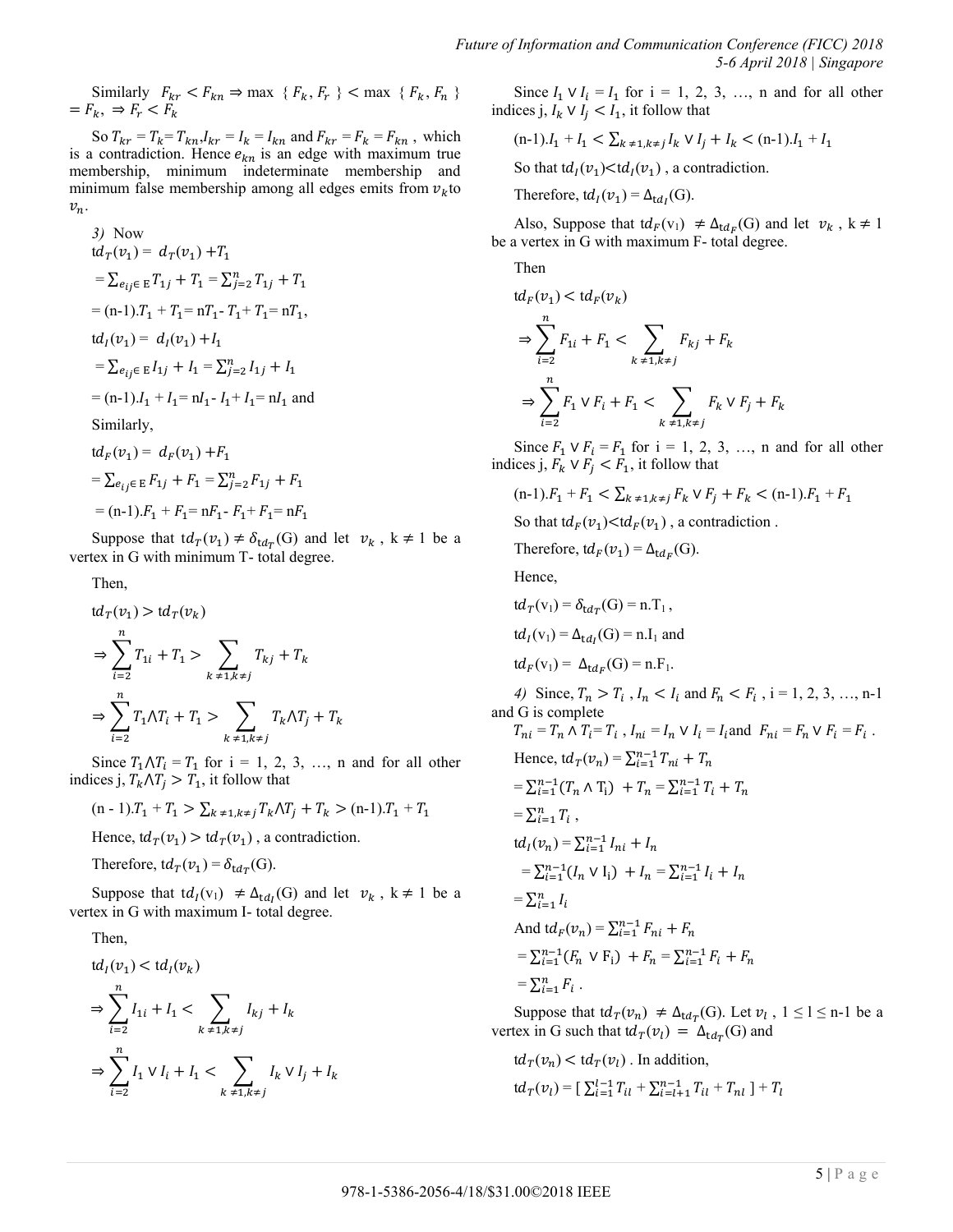$$
\leq [\sum_{i=1}^{l-1} T_i + (n-l)T_l + T_l] + T_l
$$
  

$$
\leq \sum_{i=1}^{n-1} T_i + T_l
$$

 $\leq \sum_{i=1}^{n} T_i = \frac{td_T(v_n)}{1 - t}$ . Thus  $td_T(v_n) \geq \frac{td_T(v_l)}{1 - t}$ , contradiction. So,  $td_T(v_n) = \Delta_{td_T}(G) = \sum_{i=1}^n T_i$ .

Suppose that  $td_l(v_n) \neq \delta_{td_l}(G)$ . Let  $v_l$ ,  $1 \leq l \leq n-1$  be a vertex in G such that  $td_I(v_l) = \delta_{td_I}(G)$  and  $td_I(v_n) > td_I v_l)$ . In addition,

$$
td_{I}(v_{l}) = [\sum_{i=1}^{l-1} I_{il} + \sum_{i=l+1}^{n-1} I_{il} + I_{nl}] + I_{l}
$$
  
\n
$$
\geq [\sum_{i=1}^{l-1} I_{i} + (n-l)I_{l} + I_{l}] + I_{l}
$$
  
\n
$$
\geq \sum_{i=1}^{n-1} I_{i} + I_{l}
$$

 $\geq \sum_{i=1}^n I_i = td_i(v_n)$ . Thus  $td_i(v_n) \leq td_i(v_i)$ , contradiction. So,  $td_I(v_n) = \delta_{td_I}(G) = \sum_{i=1}^n I_i$ .

Also, suppose that  $td_F(v_n) \neq \delta_{td_F}(G)$ . Let  $v_l$ ,  $1 \leq l \leq n-1$ be a vertex in G such that  $td_F(v_l) = \delta_{td_F}(G)$  and  $td_F(v_n)$  $(d_F v_l)$ . In addition,

$$
td_F(v_l) = \left[\sum_{i=1}^{l-1} F_{il} + \sum_{i=l+1}^{n-1} F_{il} + F_{nl}\right] + F_l
$$
  
\n
$$
\geq \left[\sum_{i=1}^{l-1} F_i + (n-l)F_l + F_l\right] + F_l
$$
  
\n
$$
\geq \sum_{i=1}^{n-1} F_i + F_l
$$

 $\geq \sum_{i=1}^{n} F_i = \text{t} d_F (v_n)$ . Thus  $td_F (v_n) \leq \text{t} d_F (v_l)$ , contradiction. So,  $td_F(v_n) = \delta_{td_F}(G) = \sum_{i=1}^n F_i$ .

Hence the lemma is proved.

**Remark 3.32** In a complete SVNG G,

*1*) There exists at least one pair of vertices  $v_i$  and  $v_j$  such that  $d_{T_i} = d_{T_i} = \Delta_T(G)$ ,  $d_{I_i} = d_{I_i} = \delta_I(G)$  and  $d_{F_i} = d_{F_i} = \delta_F(G)$ , 2)  $\mathrm{td}_T(v_i) = O_T(G) = \Delta_{td_T}(G)$ ,  $\mathrm{td}_I(v_i) = O_I(G) = \delta_{td_I}(G)$ 

and  $td_F(v_i)=0$ <sub>F</sub> (G)= $\delta_{td_F}(G)$ for a vertex  $v_i \in V$ ,

3)  $\sum_{i=1}^{n} td_T(v_i) = 2 S_T(G) + O_T(G)$ ,  $\sum_{i=1}^{n} td_I(v_i) =$  $2S_I(G) + O_I(G)$  and  $\sum_{i=1}^n \text{td}_F(v_i) = 2S_F(G) + O_F(G)$ .

IV. VERTEX TRUTH MEMBERSHIP , VERTEX INDTERMINACY MEMBERSHIP AND VERTEX FALSITY MEMEBERSHIP SEQUENCE IN SVNG

In this section, vertex truth membership, vertex indeterminacy membership and vertex falsity membership sequences are defined in SVNGs.

**Definition 4.1** Given a SVN-graph G with  $|V| = n$ . The vertex truth membership sequence of G is defined to be  ${x_i}_{i=1}^n$  with  $x_1 \le x_2 \le x_3 \le ... \le x_n$  where  $x_i$ ,  $0 < x_i \le 1$ , is the truth membership value of the vertex  $v_i$  when vertices are arranged so that their truth membership values are nondecreasing.

Particular,  $x_1$  is smallest vertex truth membership value and  $x_n$  is largest vertex truth membership value in G.

**Note 4.2** If vertex truth membership sequence  $x_i$  is repeated more than once in G, say  $r \neq 1$  times, then it is denoted by  $x_i^r$  in the sequence.

**Example 4.3** In Fig. 2 the vertex truth membership sequence of G is  $\{0.1, 0.1, 0.3, 0.3, 0.4, 0.8\}$  or  $\{0.1^2, 0.3^2\}$ ,  $0.4, 0.8$  }.



Fig. 2. Vertex truth membership sequence.

**Definition 4.4** Let G be a SVNG with  $|V| = n$ . The vertex indeterminacy membership sequence of G is defined to be  $\{y_i\}_{i=1}^n$  with  $y_1 \le y_2 \le y_3 \le ... \le y_n$  where  $y_i$ ,  $0 < y_i \le 1$ , is the indeterminacy membership value of the vertex  $v_i$  when vertices are arranged so that their indeterminacy membership values are non- increasing.

Particular,  $y_1$  is largest vertex indeterminacy membership value and  $y_n$  is smallest vertex indeterminacy membership value in G.

**Note 4.5** If vertex indeterminacy membership sequence  $y_i$ is repeated more than once in G, say  $r \neq 1$  times, then it is denoted by  $y_i^r$  in the sequence.

**Example 4.6** In Fig. 3 the vertex indeterminacy membership sequence of G is  $\{0.7, 0.6, 0.6, 0.5, 0.4, 0.4\}$  or  $\{$  $0.7, 0.6^2, 0.5, 0.4^2$  }.



Fig. 3. Vertex indeterminacy membership sequence.

**Definition 4.7** Let G be a SVNG with  $|V| = n$ . The vertex falsity membership sequence of G is defined to be  $\{z_i\}_{i=1}^n$  with  $z_1 \leq z_2 \leq z_3 \leq \ldots \leq z_n$  where  $z_i$ ,  $0 < z_i \leq 1$ , is the falsity membership value of the vertex  $v_i$  when vertices are arranged so that their falsity membership values are non- increasing. Particular,  $z_1$  is largest vertex falsi Y membership value and  $z_n$  is smallest vertex falsity membership value in G.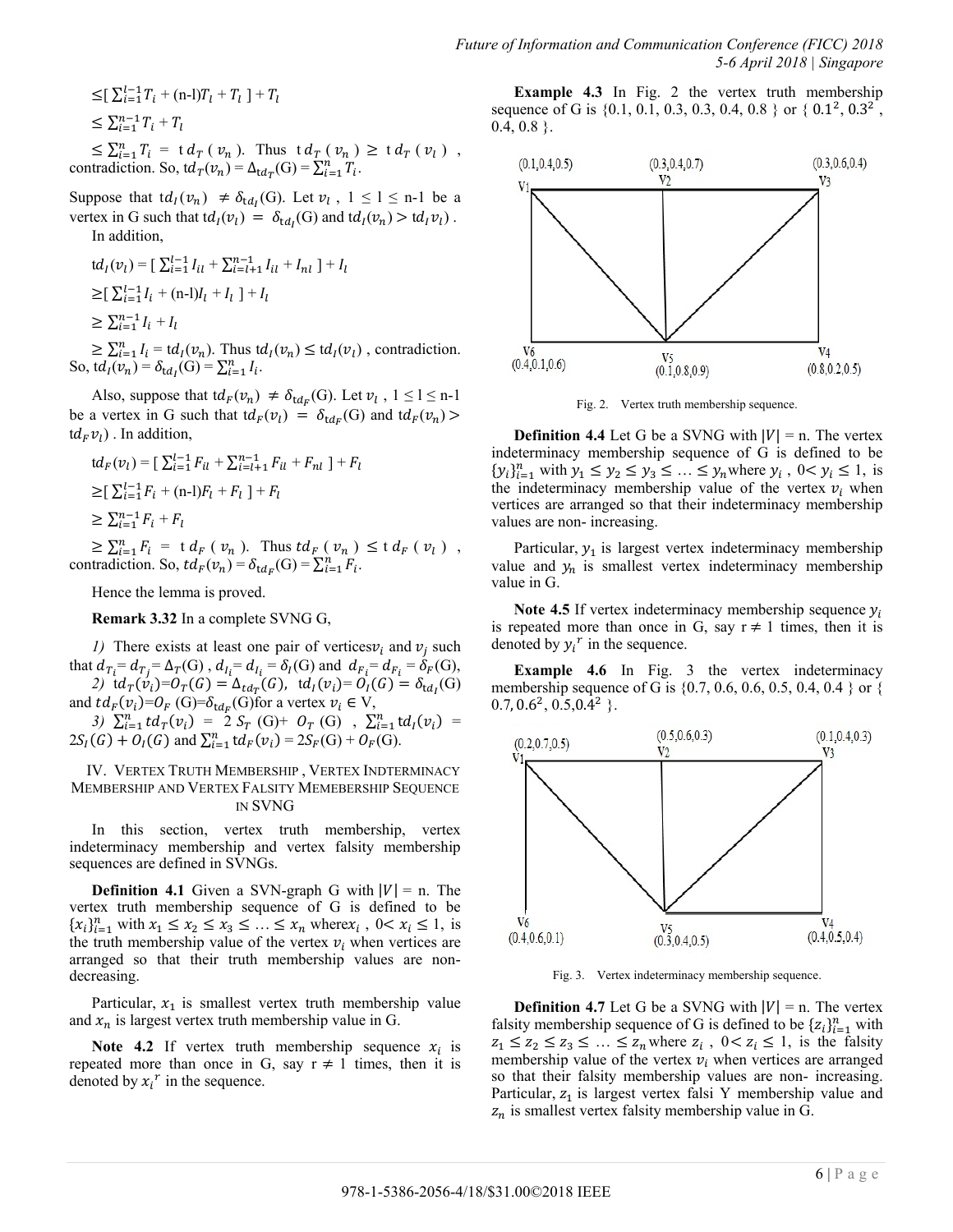*Future of Information and Communication Conference (FICC) 2018 5-6 April 2018 | Singapore*

Note 4.8 If vertex falsity membership sequence  $z_i$  is repeated more than once in G, say  $r \neq 1$  times, then it is denoted by  $z_i^r$  in the sequence.

**Example 4.9** In Fig. 4 the vertex falsity membership sequence of G is  $\{0.8, 0.8, 0.7, 0.6, 0.6, 0.5\}$  or  $\{0.8^2,$  $0.\overline{7}, 0.6^2, 0.5$ .



Fig. 4. Vertex falsity membership sequence.

**Definition 4.10** If a SVNG with  $|V| = n$  has vertex truth membership sequence  $\{x_i\}_{i=1}^n$ , vertex indeterminacy membership sequence  $\{y_i\}_{i=1}^n$  and vertex falsity membership sequence  $\{z_i\}_{i=1}^n$  in same order, then it said to have vertex single valued neutrosophic sequence and denoted by  $\{<$  $x_i$ ,  $y_i$ ,  $z_i > a_{i=1}^n$ .

**Example 4.11** In Fig. 5 the vertex truth membership, vertex indeterminacy membership and vertex falsity membership sequence of G is  $\{<0.4, 0.4, 0.5\}$ ,  $< 0.2, 0.3, 0.5$ ,  $<$  $0.1, 0.2, 0.6$  > , < 0.5, 0.4, 0.8 >, < 0.4, 0.5, 0.4 >, < 0.3, 0.1, 0.7 > }.



Fig. 5. Vertex single valued neutrosophic sequence.

The properties of vertex truth membership, vertex indeterminacy membership and vertex falsity sequences of complete SVNGs are discussed below:

**Theorem 4.12** Let  $G=(V,E)$  be a complete SVNG with  $|V|$  $=$  n. Then

*1)* If the vertex truth membership sequence of G is of the form  $\{x_1^{n-1}, x_2\}$ , vertex indeterminacy membership sequence of G is of the form  $\{y_1^{n-1}, y_2\}$  and vertex falsity membership sequence of G is of the form  $\{z_1^{n-1}, z_2\}$ , then

a. 
$$
\delta_{\text{td}_T}
$$
 (G) = n. $T_1$  and  $\Delta_{\text{td}_T}$  (G)=  $\sum_{i=1}^n T_i$   
b.  $\Delta_{\text{td}_I}$  (G) = n. $I_1$  and  $\delta_{\text{td}_I}$  (G)= $\sum_{i=1}^n I_i$ 

c. 
$$
\Delta_{\text{td}_F}(G) = n.F_1
$$
 and  $\delta_{\text{td}_F}(G) = \sum_{i=1}^n F_i$ 

*2)* If the vertex truth membership sequence of G is of the form  $\{x_1^{r_1}, x_2^{n-r_1}\}$ , vertex indeterminacy membership of G is of the form  $\{y_1^{r_1}, y_2^{n-r_1}\}\$  and vertex falsity membership sequence of G is of the form  $\{z_1^{r_1}, z_2^{n-r_1}\}\$  with  $0 < r_1 \leq n-2$ , then there exists exactly  $r_1$  vertices with minimum T- total degree  $\delta_{tdr}$  (G), maximum I-total degree  $\Delta_{td}$  (G) and maximum F-total degree  $\Delta_{td_F}$  and exactly (n- $r_1$ ) vertices with maximum T- total degree  $\Delta_{tdr}(G)$ , minimum I- total degree  $\delta_{td}$ <sub>(G)</sub> and minimum F- total degree  $\delta_{td}$ <sub>(G)</sub>.

*3)* If the vertex truth membership sequence of G is of the form  $\{x_1^{r_1}, x_2^{r_2}, x_3^{r_3}, \ldots, x_k^{r_k}\}$ , vertex indeterminacy membership sequence of G is of the form  ${y_1}^{r_1}, y_2^{r_2}, y_3^{r_3}, \ldots$ ..,  $y_k^{r_k}$  and vertex falsity membership sequence of G is of the form  $\{z_1^{r_1}, z_2^{r_2}, z_3^{r_3}, \ldots, z_k^{r_k}\}$  with  $r_k > 1$  and  $k > 2$ , then there exists exactly  $r_1$  vertices with minimum T- total degree  $\delta_{\rm td_{\rm T}}(G)$ , maximum I- total degree  $\Delta_{\rm td_{\rm I}}$  and maximum F-total degree  $\Delta_{tdr}$ . Also, there exists exactly  $r_k$  vertices with maximum T- total degree  $\Delta_{tdr}(G)$ , minimum I- total degree  $\delta_{td}$ <sub>(G)</sub> and minimum F- total degree  $\delta_{td}$ <sub>(G)</sub>.

**Proof:** The proof of (1) and (2) are obvious. 3 Let  $v_i^{(j)}$  be the set of vertices in G, for  $j = 1, 2, 3, \ldots, r_i$ ,  $1 \le i \le k$ . Then by the **Theorem3.31**

$$
td_{T}(v_{1}^{(j)}) = \delta_{td_{T}}(G) = n.T_{1} = n.x_{1},
$$
  
\n
$$
td_{I}(v_{1}^{(j)}) = \Delta_{td_{I}}(G) = n.I_{1} = n.y_{1},
$$
 and  
\n
$$
td_{F}(v_{1}^{(j)}) = \delta_{td_{F}}(G) = n.F_{1} = n.z_{1},
$$
 for j = 1, 2, 3, ..., r<sub>1</sub>.

Since  $T(v_i^{(j)}, v_{i+1}^{(l)}) = T(v_i^{(j)}) > x_1$  for  $2 \le i \le k$ , j= 1, 2, 3,.  $\ldots$ ,  $r_i$ ,  $1 = 1, 2, 3, \ldots, r_{i+1}$ , no vertex with truth membership more than  $x_1$  can have degree  $\delta_{tdx}(G)$ ,

 $I(v_i^{(j)}, v_{i+1}^{(l)}) = I(v_i^{(j)}) < y_1$  for  $2 \le i \le k$ ,  $j = 1, 2, 3, \ldots$ ,  $r_i$ ,  $1 = 1, 2, 3, \ldots, r_{i+1}$ , no vertex with indeterminacy membership less than  $y_1$  can have degree  $\Delta_{td}$ <sub>(G)</sub>

And  $F(v_i^{(j)}, v_{i+1}^{(l)}) = F(v_i^{(j)}) < z_1$  for  $2 \le i \le k$ ,  $j = 1, 2, 3, ...$  $r_i$ ,  $r_i$ ,  $l = 1, 2, 3, \ldots, r_{i+1}$ , no vertex with falsity membership less than  $z_1$  can have degree  $\Delta_{td_F}(G)$ .

Thus, there exist exactly  $r_1$  vertices with degree  $\delta_{tdr}(G)$ ,  $\Delta_{td}$ (G),  $\Delta_{td}$ <sub>(G)</sub>.

To prove 
$$
td_T(v_k^{(t)}) = \Delta_{td_T}(G)
$$
,  
\n $td_I(v_k^{(t)}) = \delta_{td_I}(G)$  and  
\n $td_F(v_k^{(t)}) = \delta_{td_F}(G)$ , t=1,2,3...,  $r_k$ .

Since,  $T(v_k^{(t)})$  is maximum vertex truth membership,

$$
T(v_k^{(t)}, v_k^{(j)}) = x_k, t \neq j, t, j=1, 2, 3, \dots, r_k
$$
  
\n
$$
T(v_k^{(t)}, v_i^{(j)}) = \min \{ T(v_k^{(t)}) , T(v_i^{(j)}) \} = T(v_i^{(j)}) \text{ for } t=1, 2, 3, \dots, r_k, j = 1, 2, 3, \dots, r_i, i = 1, 2, 3, \dots, k-1
$$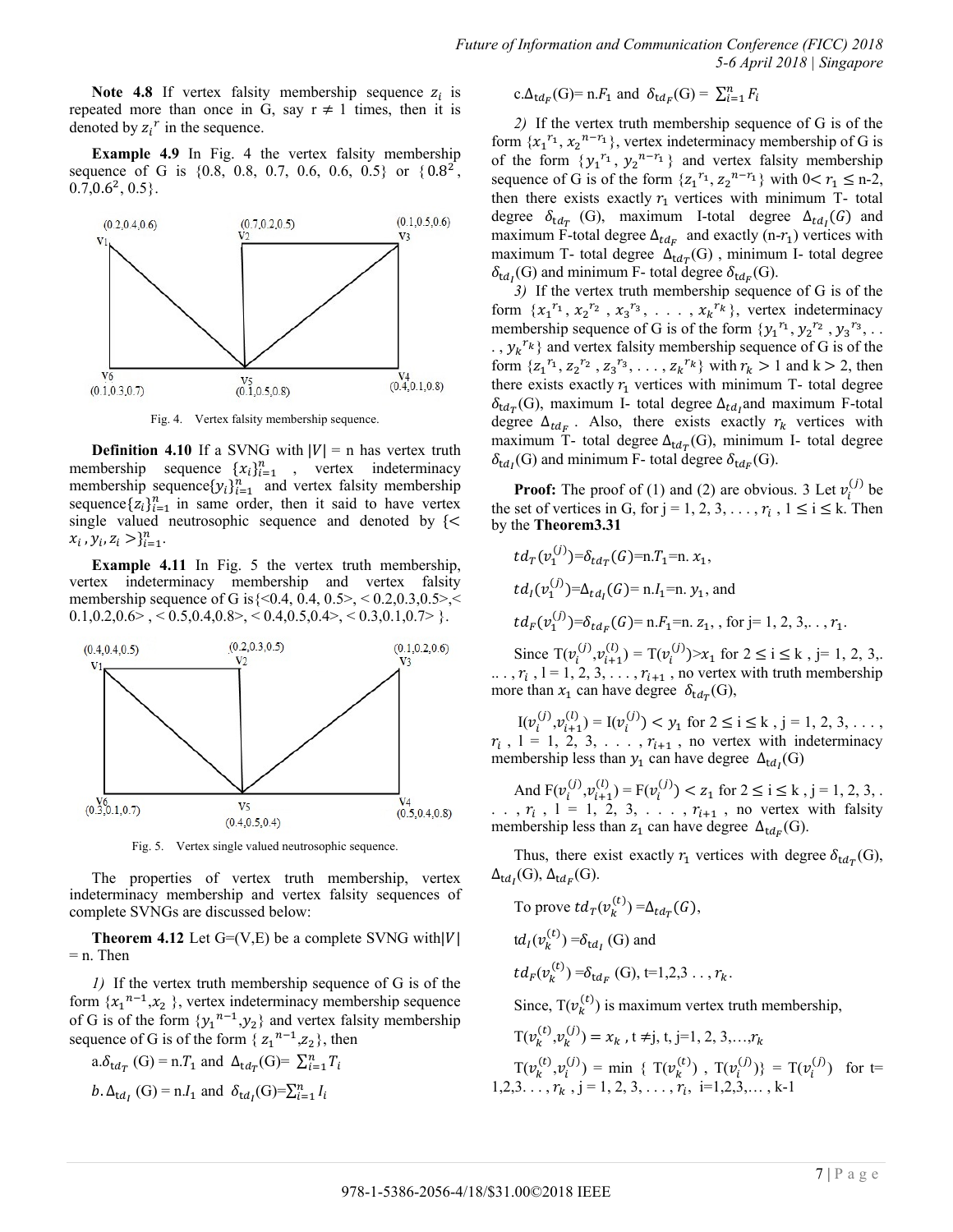Thus for t= 1,2,3, ..., 
$$
r_k
$$
,  
\n $td_T(v_k^{(t)}) = \sum_{i=1}^k \sum_{j=1}^{r_i} T(v_i^{(j)}) + (r_k - 1)x_k$   
\n $= \sum_{i=1}^n T_i$ 

 $= \Delta_{tdr}(G)$  by **Theorem 3.31** 

Now, if  $v_m$  is vertex such that  $T_m = x_{k-1}$ , then

$$
td_{T}(v_{m}) = \sum_{i=1}^{k-2} \sum_{j=1}^{r_{i}} T(v_{m}, v_{i}^{(j)}) + (r_{k-1} - 1 + r_{k})x_{k-1} + T_{n}
$$
  
=  $\sum_{i=1}^{k-2} \sum_{j=1}^{r_{i}} T(v_{i}^{(j)}) + \sum_{j=1}^{r_{k-1}} T(v_{k-1}^{(j)}) + (r_{k-1})x_{k-1} + T_{m}$   
<  $\sum_{i=1}^{k-2} \sum_{j=1}^{r_{i}} T(v_{i}^{(j)}) + \sum_{j=1}^{r_{k-1}} T(v_{k-1}^{(j)}) + (r_{k-1})x_{k} + T_{m}$   
=  $\Delta_{td_{T}}(G)$ 

Thus, there exist exactly  $r_k$  vertices with degree  $\Delta_{tdr}(G)$ .

To prove 
$$
td_I(v_k^{(t)}) = \delta_{td_I}(G)
$$
, for  $t = 1, 2, 3, ..., r_k$ 

Since I(  $v_k^{(t)}$  ) is minimum vertex indeterminacy membership,

$$
I(v_k^{(t)}, v_k^{(j)}) = y_k, t \neq j, t, j = 1, 2, 3, ..., r_k
$$
  
\n
$$
I(v_k^{(t)}, v_i^{(j)}) = \max\{I(v_k^{(t)}), I(v_i^{(j)})\} = I(v_i^{(j)}) \text{ for } t = 1, 2, 3, ..., r_k, j = 1, 2, 3, ..., r_i,
$$
  
\n $i = 1, 2, 3, ..., k-1.$   
\nThus for  $t = 1, 2, 3, ..., r_k$ ,

$$
td_{i}(v_{k}^{(t)}) = \sum_{i=1}^{k} \sum_{j=1}^{r_{i}} I(v_{i}^{(j)}) + (r_{k} - 1)y_{k}
$$
  
-  $\sum_{i=1}^{n} I_{i}$ 

$$
=\sum_{i=1}^n I_i
$$

 $= \delta_{td}$ <sub>(G)</sub> by **Theorem 3.31** 

Now, if  $v_m$  is vertex such that  $I_m = y_{k-1}$ , then

$$
td_{I}(v_{m}) = \sum_{i=1}^{k-2} \sum_{j=1}^{r_{i}} I(v_{m}, v_{i}^{(j)}) + (r_{k-1} - 1 + r_{k})y_{k-1} + I_{m}
$$
  
=  $\sum_{i=1}^{k-2} \sum_{j=1}^{r_{i}} I(v_{i}^{(j)}) + \sum_{j=1}^{r_{k-1}} I(v_{k-1}^{(j)}) + (r_{k-1})y_{k-1} + I_{m}$   
<  $\sum_{i=1}^{k-2} \sum_{j=1}^{r_{i}} I(v_{i}^{(j)}) + \sum_{j=1}^{r_{k-1}} I(v_{k-1}^{(j)}) + (r_{k-1})y_{k} + I_{m}$   
=  $\delta_{td_{I}}(G)$ 

So, there exist exactly  $r_k$  vertices with degree  $\delta_{td}$  (G).

Similarly, it can be proved that  $td_F(v_k^{(t)}) = \delta_{td_F}(G)$ , for t =  $1, 2, 3, \ldots, r_k$ 

Since  $F(v_k^{(t)})$  is minimum vertex falsity membership,

$$
F(v_k^{(t)}, v_k^{(j)}) = z_k, t \neq j, t, j = 1, 2, 3, ..., r_k
$$
  
\n
$$
F(v_k^{(t)}, v_i^{(j)}) = \max\{F(v_k^{(t)}), F(v_i^{(j)})\} = F(v_i^{(j)}) \text{ for } t = 1, 2, 3, ..., r_k, j = 1, 2, 3, ..., r_i, i = 1, 2, 3, ..., k-1.
$$

Thus for  $t = 1, 2, 3, \ldots, r_k$ ,  $td_F(v_k^{(t)}) = \sum_{i=1}^k \sum_{i=1}^{r_i} F(v_i^{(j)})$  $_{i=1}^{k} \sum_{j=1}^{r_i} F(v_i^{(j)}) + (r_k - 1)z$   $=\sum_{i=1}^n F_i$  $= \delta_{tdr}(G)$  by **Theorem 3.31** Now, if  $v_m$  is vertex such that  $F_m = z_{k-1}$ , then  $td_F(v_m) = \sum_{i=1}^{k-2} \sum_{i=1}^{r_i} F(v_m, v_i^{(j)})$  $\sum_{i=1}^{k-2} \sum_{j=1}^{r_i} F(v_m, v_i^{(j)}) + (r_{k-1} - 1 + r_k)F_{k-1} +$  $=\sum_{i=1}^{k-2}\sum_{i=1}^{r_i} F(v_i^{(j)})$  $_{i=1}^{k-2} \sum_{j=1}^{r_i} F(v_i^{(j)}) + \sum_{j=1}^{r_{k-1}} F(v_{k-1}^{(j)})$  $r_{k-1}^{r_{k-1}} F(v_{k-1}^{(j)}) + (r_{k-1})z_{k-1} +$ 

 $F_m$ 

$$
\langle \sum_{i=1}^{k-2} \sum_{j=1}^{r_i} F(\nu_i^{(j)}) + \sum_{j=1}^{r_{k-1}} F(\nu_{k-1}^{(j)}) + (r_{k-1})z_k + F_m
$$
  
=  $\delta_{\mathrm{td}_F}(G)$ 

So, there exist exactly  $r_k$  vertices with degree  $\delta_{td_F}(G)$ .

# V. CONCLUSION

In this paper, the idea of strong degree is imposed on the existing concepts of degrees in SVNGs. After that, we defined the vertex truth-membership, vertex indeterminacymembership and vertex falsity membership sequence in SVNG with proofs and suitable examples. In the next research, the proposed concepts can be extended to labeling neutrosophic graph and also characterize the corresponding properties.

#### ACKNOLEDGEMENT

The authors are very grateful to the chief editor and reviewers for their comments and suggestions, which is helpful in improving the paper.

#### **REFERENCE**

- [1] F. Smarandache, "Neutrosophy. Neutrosophic Probability, Set, and Logic," ProQuest Information & Learning, Ann Arbor, Michigan, USA, 105 p., 199
- [2] K. Atanassov, "Intuitionistic fuzzy sets: theory and applications", Physica, New York, 1999.
- [3] F. Smarandache, "A unifying field in logic. Neutrosophy: Neutrosophic probability, set, logic," American Research Press, Rehoboth, fourth edition, 2005.
- [4] L. Zadeh, "Fuzzy logic and approximate reasoning," Synthese, vol. 30, no. 3-4, 1975, pp. 407–428
- [5] L. Zadeh, "Fuzzy Sets," Information and Control, 8, 1965, pp.338-353.
- [6] K. Atanassov, "Intuitionistic Fuzzy Sets," Fuzzy Sets and Systems, Vol.20, 1986, pp.87-96.
- [7] H. Wang, F. Smarandache, Y. Zhang and R.Sunderraman, "Single Valued Neutrosophic Sets," Multispace and Multisrtucture 4, 2010, pp.410-413.
- [8] http://fs.gallup.unm.edu/NSS.
- [9] S. Broumi, M. Talea, A. Bakali, F. Smarandache, "Single Valued Neutrosophic Graphs," Journal of New Theory, N 10, 2016, pp. 86-101.
- [10] S. Broumi, M. Talea, A. Bakali, F. Smarandache, "On Bipolar Single Valued Neutrosophic Graphs," Journal of New Theory, N11, 2016, pp.84-102.
- [11] S. Broumi, A. Bakali, M, Talea, and F, Smarandache, "Isolated Single Valued Neutrosophic Graphs,"Neutrosophic Sets and Systems, Vol. 11, 2016, pp.74-78
- [12] S. Broumi, F. Smarandache, M. Talea and A. Bakali, "An Introduction to Bipolar Single Valued Neutrosophic Graph Theory," Applied Mechanics and Materials, vol.841, 2016, pp. 184-191.
- [13] S. Broumi, F. Smarandache, M. Talea and A. Bakali," Decision-Making Method Based On the Interval Valued Neutrosophic Graph," Future technologie, 2016, IEEE, pp.44-50.
- [14] S. Broumi, M. Talea, F. Smarandache and A. Bakali," Single Valued